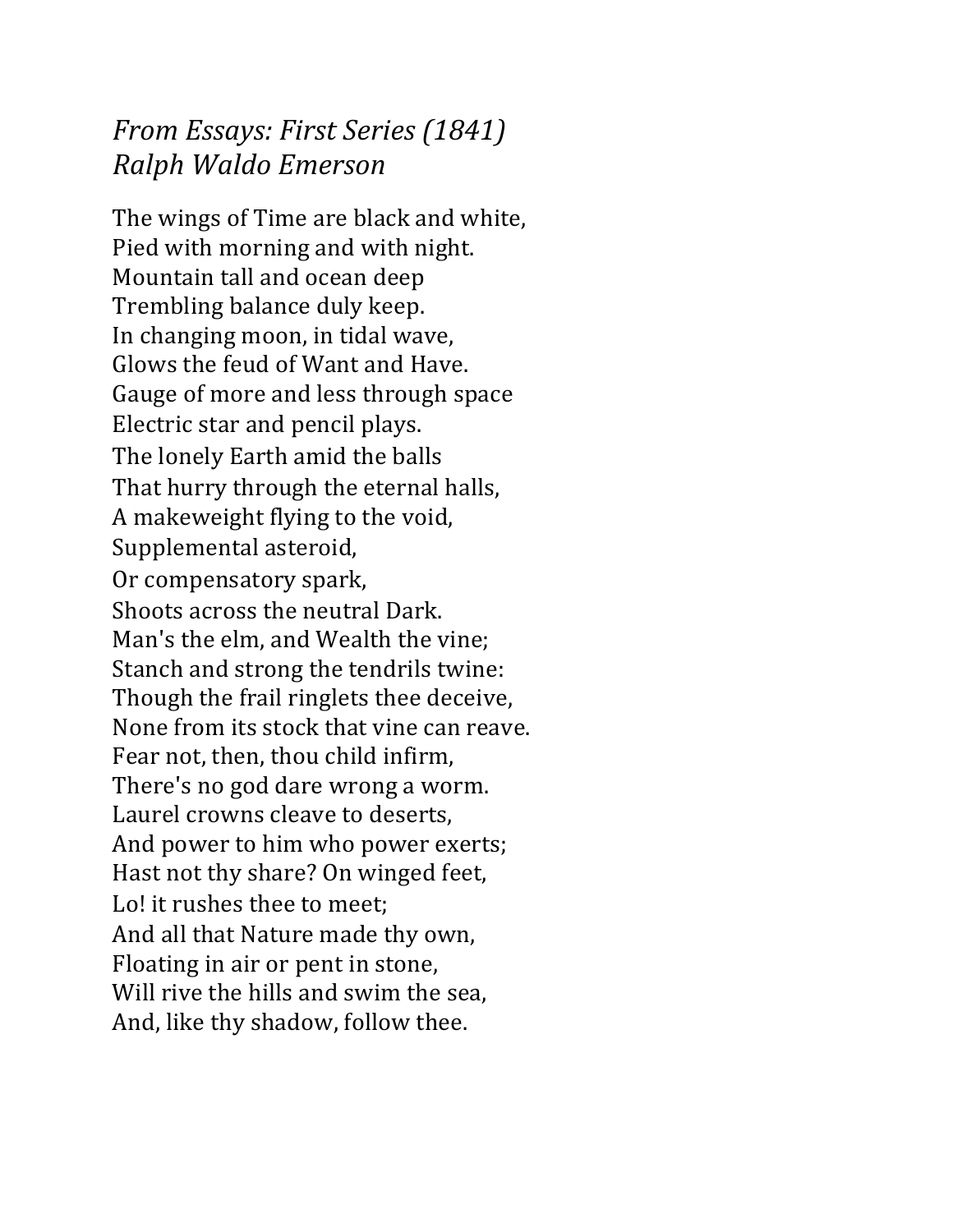## ESSAY III - Compensation

Ever since I was a boy, I have wished to write a discourse on Compensation: for it seemed to me when very young, that on this subject life was ahead of theology, and the people knew more than the preachers taught. The documents, too, from which the doctrine is to be drawn, charmed my fancy by their endless variety, and lay always before me, even in sleep; for they are the tools in our hands, the bread in our basket, the transactions of the street, the farm, and the dwelling-house, greetings, relations, debts and credits, the influence of character, the nature and endowment of all men. It seemed to me, also, that in it might be shown men a ray of divinity, the present action of the soul of this world, clean from all vestige of tradition, and so the heart of man might be bathed by an inundation of eternal love, conversing with that which he knows was always and always must be, because it really is now. It appeared, moreover, that if this doctrine could be stated in terms with any resemblance to those bright intuitions in which this truth is sometimes revealed to us, it would be a star in many dark hours and crooked passages in our journey that would not suffer us to lose our way.

I was lately confirmed in these desires by hearing a sermon at church. The preacher, a man esteemed for his orthodoxy, unfolded in the ordinary manner the doctrine of the Last Judgment. He assumed, that judgment is not executed in this world; that the wicked are successful; that the good are miserable; and then urged from reason and from Scripture a compensation to be made to both parties in the next life. No offence appeared to be taken by the congregation at this doctrine. As far as I could observe, when the meeting broke up, they separated without remark on the sermon.

Yet what was the import of this teaching? What did the preacher mean by saying that the good are miserable in the present life? Was it that houses and lands, offices, wine, horses, dress, luxury, are had by unprincipled men, whilst the saints are poor and despised; and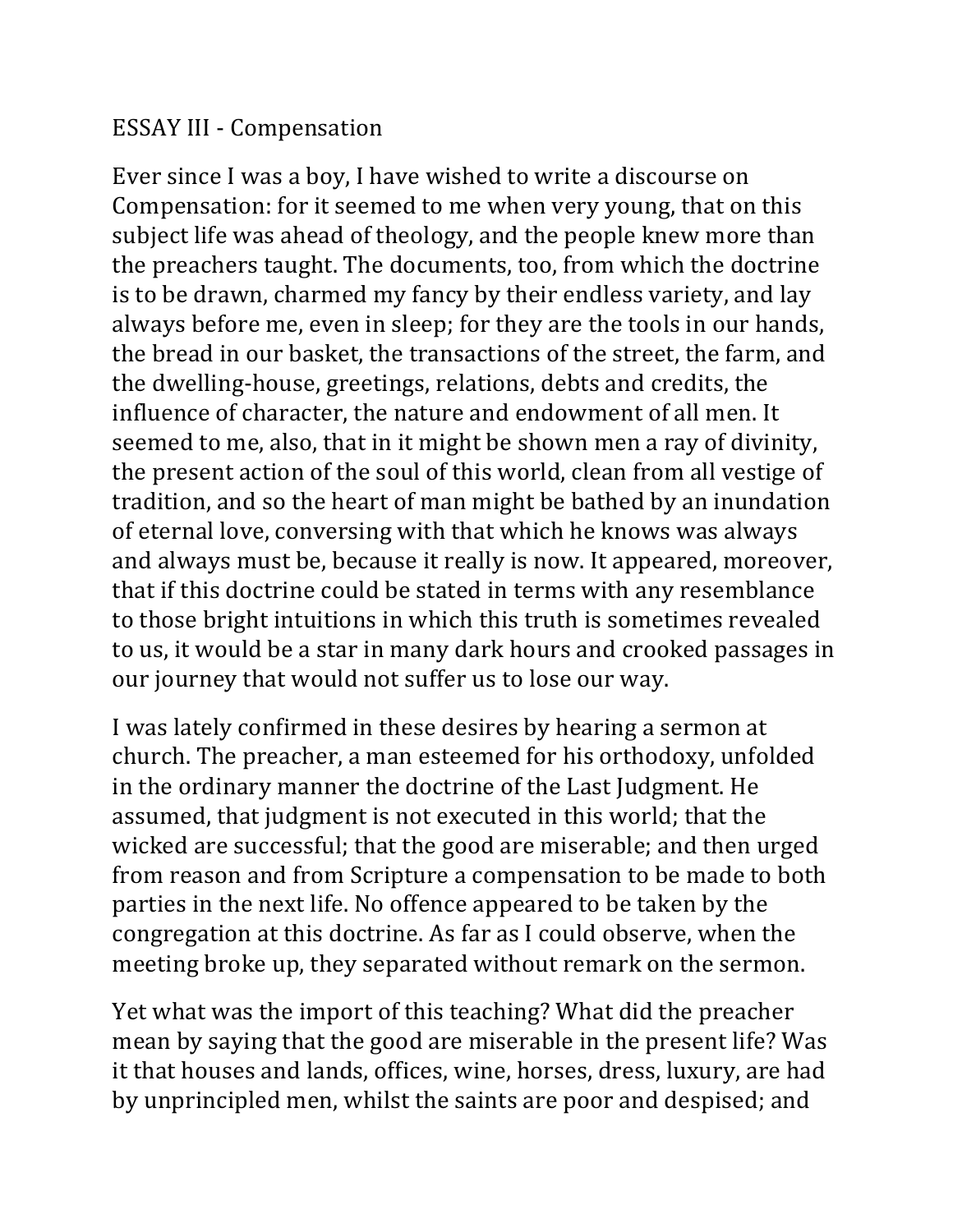that a compensation is to be made to these last hereafter, by giving them the like gratifications another  $day$ ,  $-$  bank-stock and doubloons, venison and champagne? This must be the compensation intended; for what else? Is it that they are to have leave to pray and praise? to love and serve men? Why, that they can do now. The legitimate inference the disciple would draw was, - 'We are to have \_such\_ a good time as the sinners have now';  $\rightarrow$  or, to push it to its extreme import,  $-$  'You sin now; we shall sin by and by; we would sin now, if we could; not being successful, we expect our revenge tomorrow.' 

The fallacy lay in the immense concession, that the bad are successful; that justice is not done now. The blindness of the preacher consisted in deferring to the base estimate of the market of what constitutes a manly success, instead of confronting and convicting the world from the truth; announcing the presence of the soul; the omnipotence of the will: and so establishing the standard of good and ill, of success and falsehood.

I find a similar base tone in the popular religious works of the day, and the same doctrines assumed by the literary men when occasionally they treat the related topics. I think that our popular theology has gained in decorum, and not in principle, over the superstitions it has displaced. But men are better than this theology. Their daily life gives it the lie. Every ingenuous and aspiring soul leaves the doctrine behind him in his own experience; and all men feel sometimes the falsehood which they cannot demonstrate. For men are wiser than they know. That which they hear in schools and pulpits without after-thought, if said in conversation, would probably be questioned in silence. If a man dogmatize in a mixed company on Providence and the divine laws, he is answered by a silence which conveys well enough to an observer the dissatisfaction of the hearer, but his incapacity to make his own statement.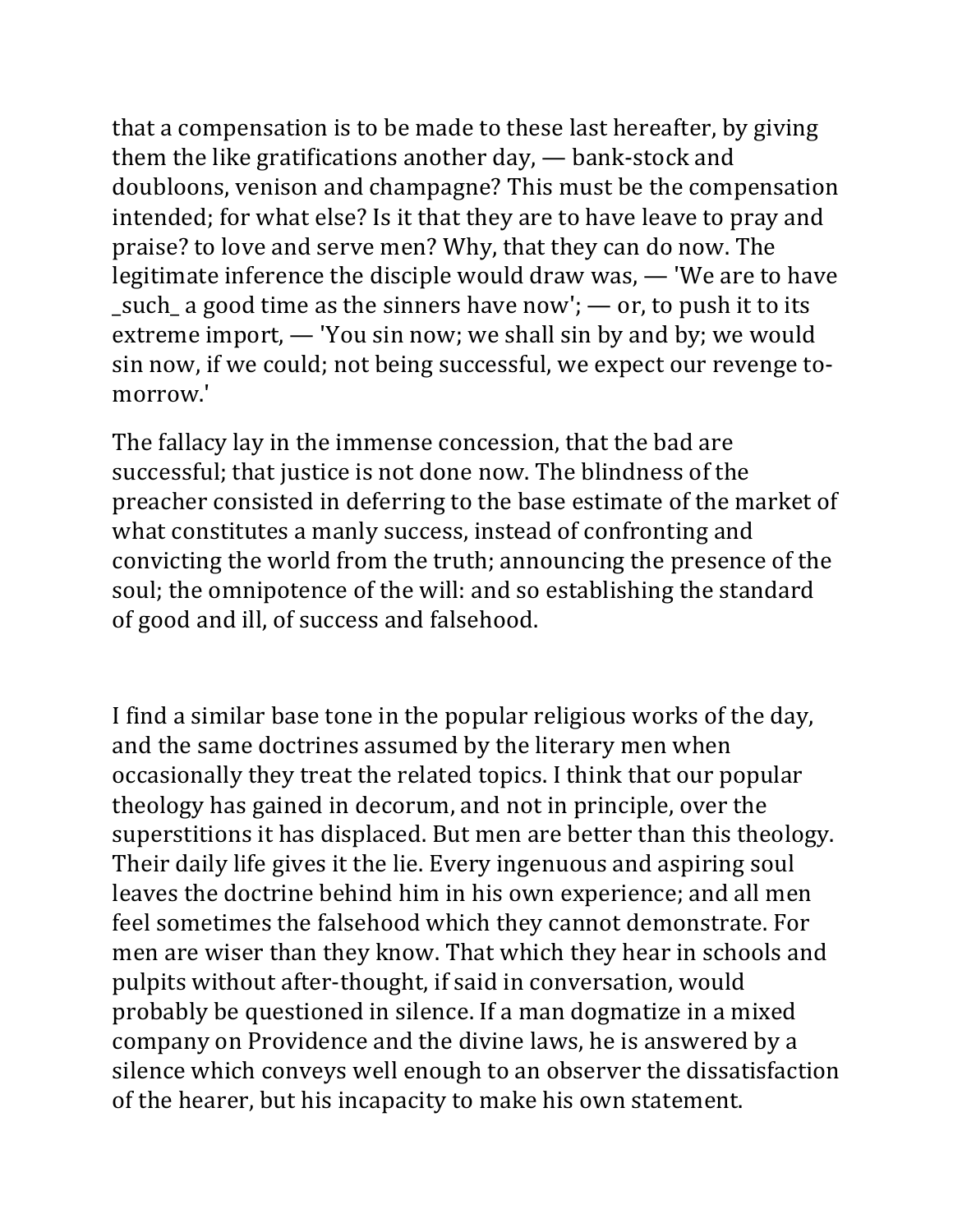I shall attempt in this and the following chapter to record some facts that indicate the path of the law of Compensation; happy beyond my expectation, if I shall truly draw the smallest arc of this circle.

POLARITY, or action and reaction, we meet in every part of nature; in darkness and light; in heat and cold; in the ebb and flow of waters; in male and female; in the inspiration and expiration of plants and animals; in the equation of quantity and quality in the fluids of the animal body; in the systole and diastole of the heart; in the undulations of fluids, and of sound; in the centrifugal and centripetal gravity; in electricity, galvanism, and chemical affinity. Superinduce magnetism at one end of a needle; the opposite magnetism takes place at the other end. If the south attracts, the north repels. To empty here, you must condense there. An inevitable dualism bisects nature, so that each thing is a half, and suggests another thing to make it whole; as, spirit, matter; man, woman; odd, even; subjective, objective; in, out; upper, under; motion, rest; yea, nay. 

Whilst the world is thus dual, so is every one of its parts. The entire system of things gets represented in every particle. There is somewhat that resembles the ebb and flow of the sea, day and night, man and woman, in a single needle of the pine, in a kernel of corn, in each individual of every animal tribe. The reaction, so grand in the elements, is repeated within these small boundaries. For example, in the animal kingdom the physiologist has observed that no creatures are favorites, but a certain compensation balances every gift and every defect. A surplusage given to one part is paid out of a reduction from another part of the same creature. If the head and neck are enlarged, the trunk and extremities are cut short.

The theory of the mechanic forces is another example. What we gain in power is lost in time; and the converse. The periodic or compensating errors of the planets is another instance. The influences of climate and soil in political history are another. The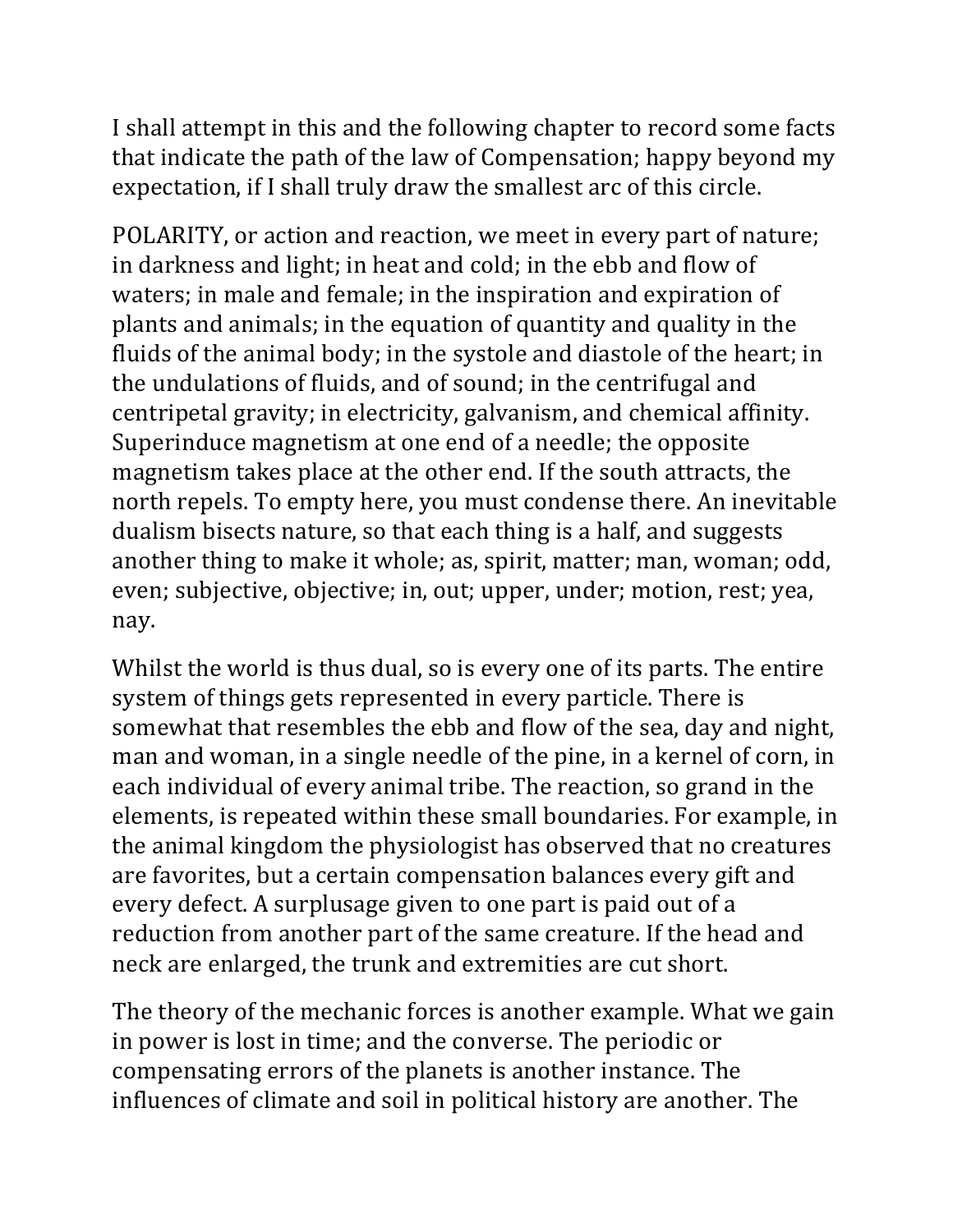cold climate invigorates. The barren soil does not breed fevers, crocodiles, tigers, or scorpions. 

The same dualism underlies the nature and condition of man. Every excess causes a defect; every defect an excess. Every sweet hath its sour; every evil its good. Every faculty which is a receiver of pleasure has an equal penalty put on its abuse. It is to answer for its moderation with its life. For every grain of wit there is a grain of folly. For every thing you have missed, you have gained something else; and for every thing you gain, you lose something. If riches increase, they are increased that use them. If the gatherer gathers too much, nature takes out of the man what she puts into his chest; swells the estate, but kills the owner. Nature hates monopolies and exceptions. The waves of the sea do not more speedily seek a level from their loftiest tossing, than the varieties of condition tend to equalize themselves. There is always some levelling circumstance that puts down the overbearing, the strong, the rich, the fortunate, substantially on the same ground with all others. Is a man too strong and fierce for society, and by temper and position a bad citizen,  $\frac{1}{1}$  a morose ruffian, with a dash of the pirate in him;—— nature sends him a troop of pretty sons and daughters, who are getting along in the dame's classes at the village school, and love and fear for them smooths his grim scowl to courtesy. Thus she contrives to intenerate the granite and felspar, takes the boar out and puts the lamb in, and keeps her balance true.

The farmer imagines power and place are fine things. But the President has paid dear for his White House. It has commonly cost him all his peace, and the best of his manly attributes. To preserve for a short time so conspicuous an appearance before the world, he is content to eat dust before the real masters who stand erect behind the throne. Or, do men desire the more substantial and permanent grandeur of genius? Neither has this an immunity. He who by force of will or of thought is great, and overlooks thousands,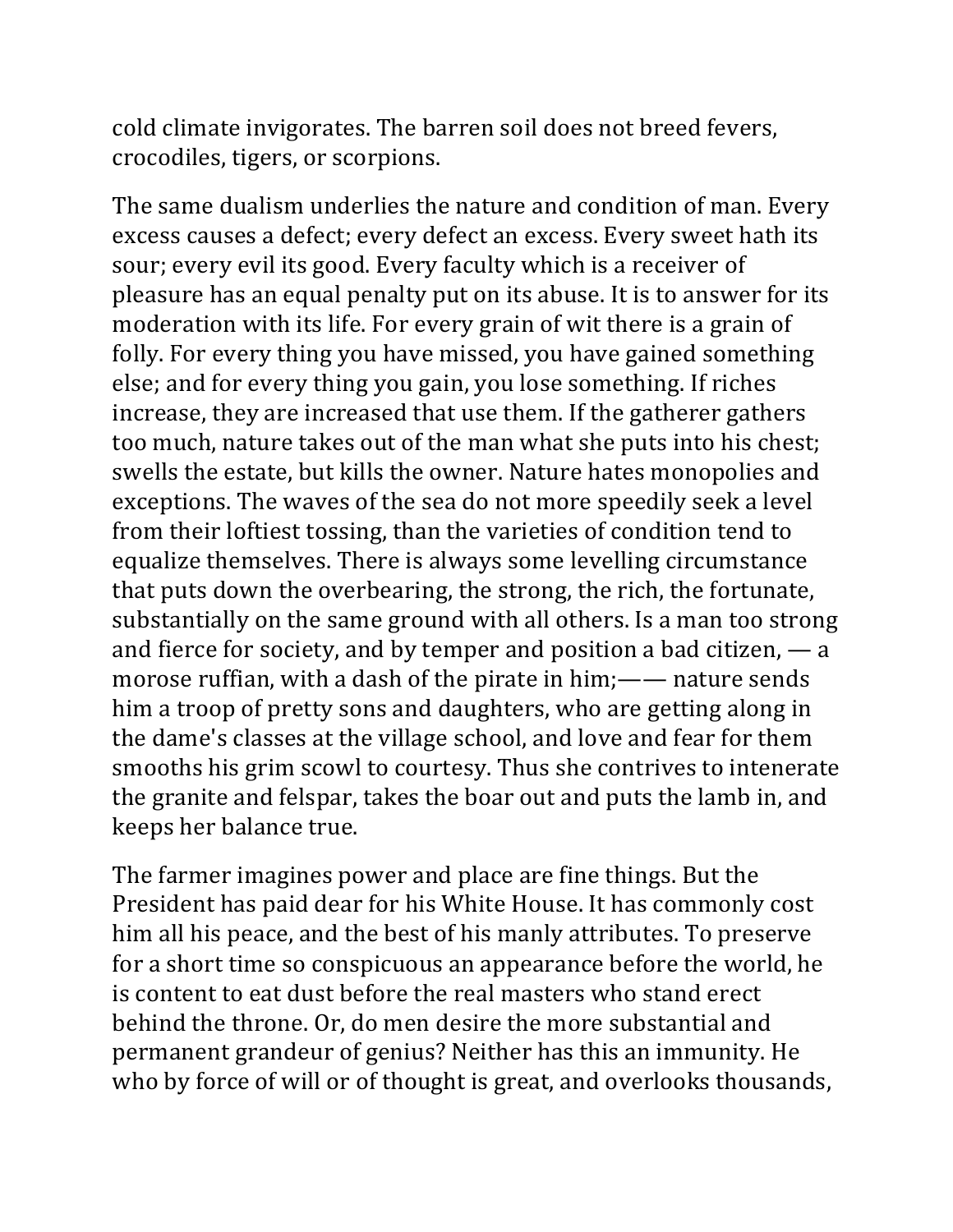has the charges of that eminence. With every influx of light comes new danger. Has he light? he must bear witness to the light, and always outrun that sympathy which gives him such keen satisfaction, by his fidelity to new revelations of the incessant soul. He must hate father and mother, wife and child. Has he all that the world loves and admires and covets?  $-$  he must cast behind him their admiration, and afflict them by faithfulness to his truth, and become a byword and a hissing.

This law writes the laws of cities and nations. It is in vain to build or plot or combine against it. Things refuse to be mismanaged long. \_Res nolunt diu male administrari\_. Though no checks to a new evil appear, the checks exist, and will appear. If the government is cruel, the governor's life is not safe. If you tax too high, the revenue will yield nothing. If you make the criminal code sanguinary, juries will not convict. If the law is too mild, private vengeance comes in. If the government is a terrific democracy, the pressure is resisted by an overcharge of energy in the citizen, and life glows with a fiercer flame. The true life and satisfactions of man seem to elude the utmost rigors or felicities of condition, and to establish themselves with great indifferency under all varieties of circumstances. Under all governments the influence of character remains the same,  $-\text{in}$ Turkey and in New England about alike. Under the primeval despots of Egypt, history honestly confesses that man must have been as free as culture could make him.

These appearances indicate the fact that the universe is represented in every one of its particles. Every thing in nature contains all the powers of nature. Every thing is made of one hidden stuff; as the naturalist sees one type under every metamorphosis, and regards a horse as a running man, a fish as a swimming man, a bird as a flying man, a tree as a rooted man. Each new form repeats not only the main character of the type, but part for part all the details, all the aims, furtherances, hindrances, energies, and whole system of every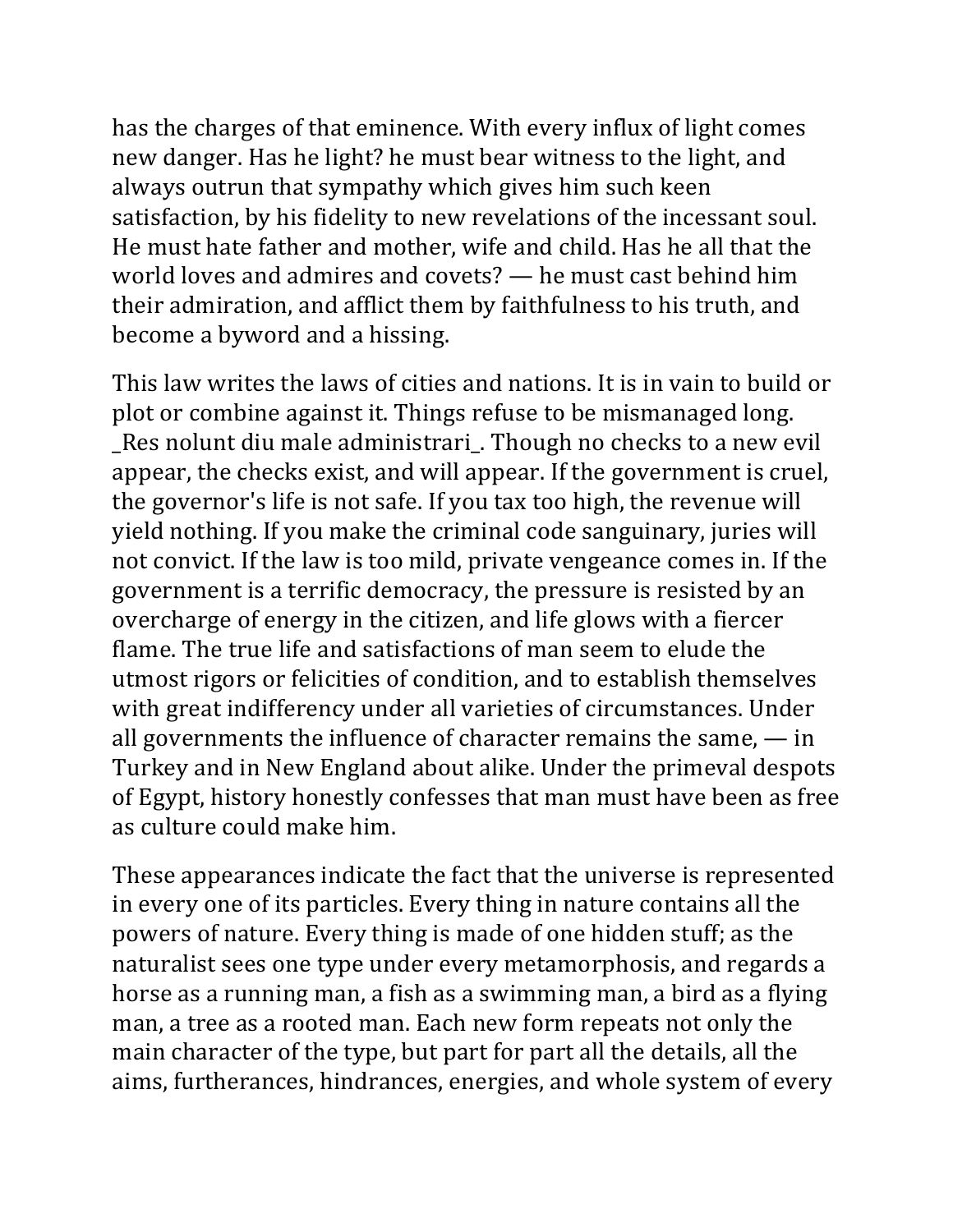other. Every occupation, trade, art, transaction, is a compend of the world, and a correlative of every other. Each one is an entire emblem of human life; of its good and ill, its trials, its enemies, its course and its end. And each one must somehow accommodate the whole man, and recite all his destiny.

The world globes itself in a drop of dew. The microscope cannot find the animalcule which is less perfect for being little. Eyes, ears, taste, smell, motion, resistance, appetite, and organs of reproduction that take hold on eternity,  $-$  all find room to consist in the small creature. So do we put our life into every act. The true doctrine of omnipresence is, that God reappears with all his parts in every moss and cobweb. The value of the universe contrives to throw itself into every point. If the good is there, so is the evil; if the affinity, so the repulsion; if the force, so the limitation.

Thus is the universe alive. All things are moral. That soul, which within us is a sentiment, outside of us is a law. We feel its inspiration; out there in history we can see its fatal strength. "It is in the world, and the world was made by it." Justice is not postponed. A perfect equity adjusts its balance in all parts of life. {Oi chusoi Dios aei enpiptousi},  $\longrightarrow$  The dice of God are always loaded. The world looks like a multiplication-table, or a mathematical equation, which, turn it how you will, balances itself. Take what figure you will, its exact value, nor more nor less, still returns to you. Every secret is told, every crime is punished, every virtue rewarded, every wrong redressed, in silence and certainty. What we call retribution is the universal necessity by which the whole appears wherever a part appears. If you see smoke, there must be fire. If you see a hand or a limb, you know that the trunk to which it belongs is there behind.

Every act rewards itself, or, in other words, integrates itself, in a twofold manner; first, in the thing, or in real nature; and secondly, in the circumstance, or in apparent nature. Men call the circumstance the retribution. The causal retribution is in the thing, and is seen by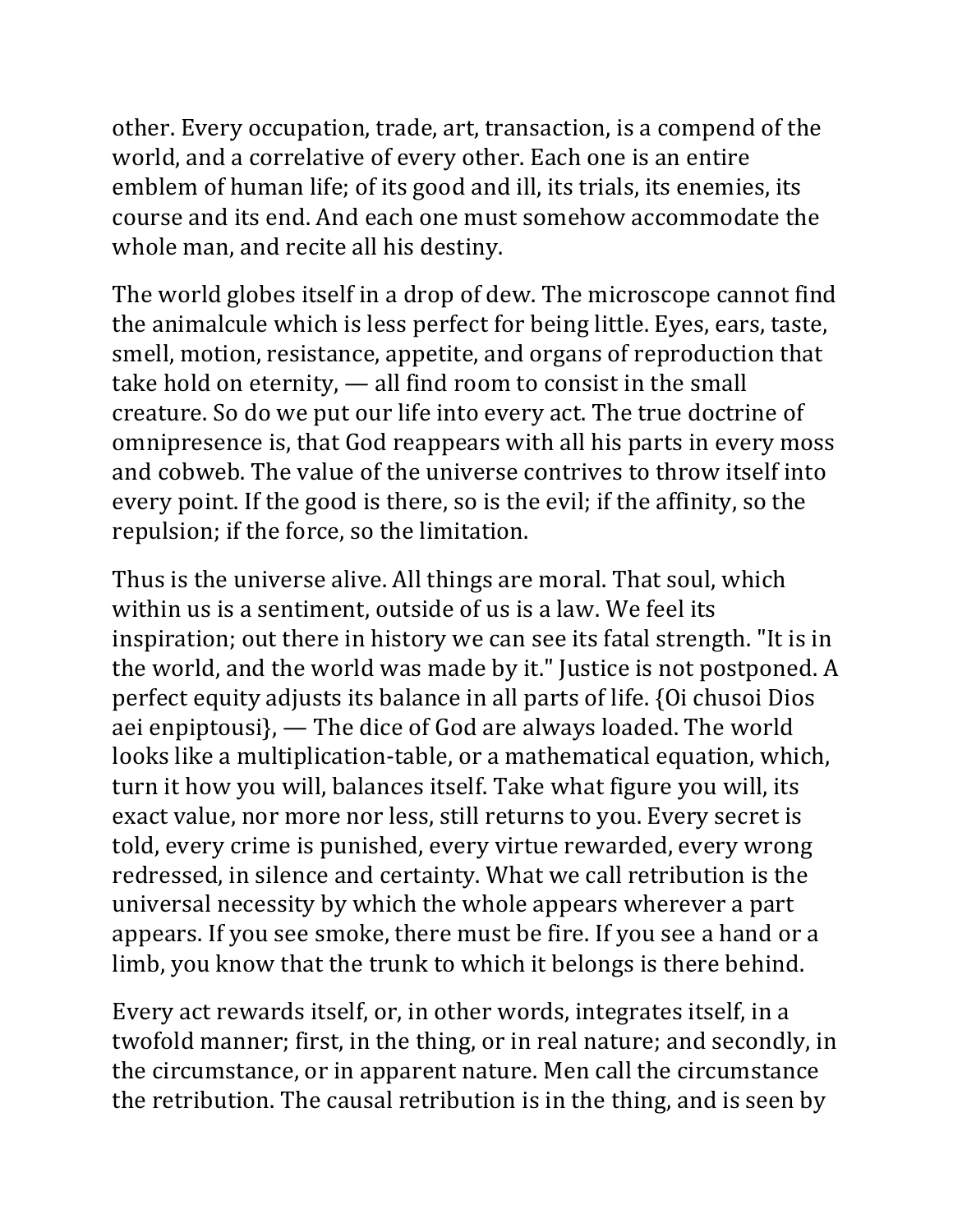the soul. The retribution in the circumstance is seen by the understanding; it is inseparable from the thing, but is often spread over a long time, and so does not become distinct until after many years. The specific stripes may follow late after the offence, but they follow because they accompany it. Crime and punishment grow out of one stem. Punishment is a fruit that unsuspected ripens within the flower of the pleasure which concealed it. Cause and effect, means and ends, seed and fruit, cannot be severed; for the effect already blooms in the cause, the end preexists in the means, the fruit in the seed.

Whilst thus the world will be whole, and refuses to be disparted, we seek to act partially, to sunder, to appropriate; for example,  $-$  to gratify the senses, we sever the pleasure of the senses from the needs of the character. The ingenuity of man has always been dedicated to the solution of one problem,  $-$  how to detach the sensual sweet, the sensual strong, the sensual bright, &c., from the moral sweet, the moral deep, the moral fair; that is, again, to contrive to cut clean off this upper surface so thin as to leave it bottomless; to get a \_one end\_, without an \_other end\_. The soul says, Eat; the body would feast. The soul says, The man and woman shall be one flesh and one soul; the body would join the flesh only. The soul says, Have dominion over all things to the ends of virtue; the body would have the power over things to its own ends.

The soul strives amain to live and work through all things. It would be the only fact. All things shall be added unto it power, pleasure, knowledge, beauty. The particular man aims to be somebody; to set up for himself; to truck and higgle for a private good; and, in particulars, to ride, that he may ride; to dress, that he may be dressed; to eat, that he may eat; and to govern, that he may be seen. Men seek to be great; they would have offices, wealth, power, and fame. They think that to be great is to possess one side of nature,  $\overline{\phantom{a}}$ the sweet, without the other side,  $-$  the bitter.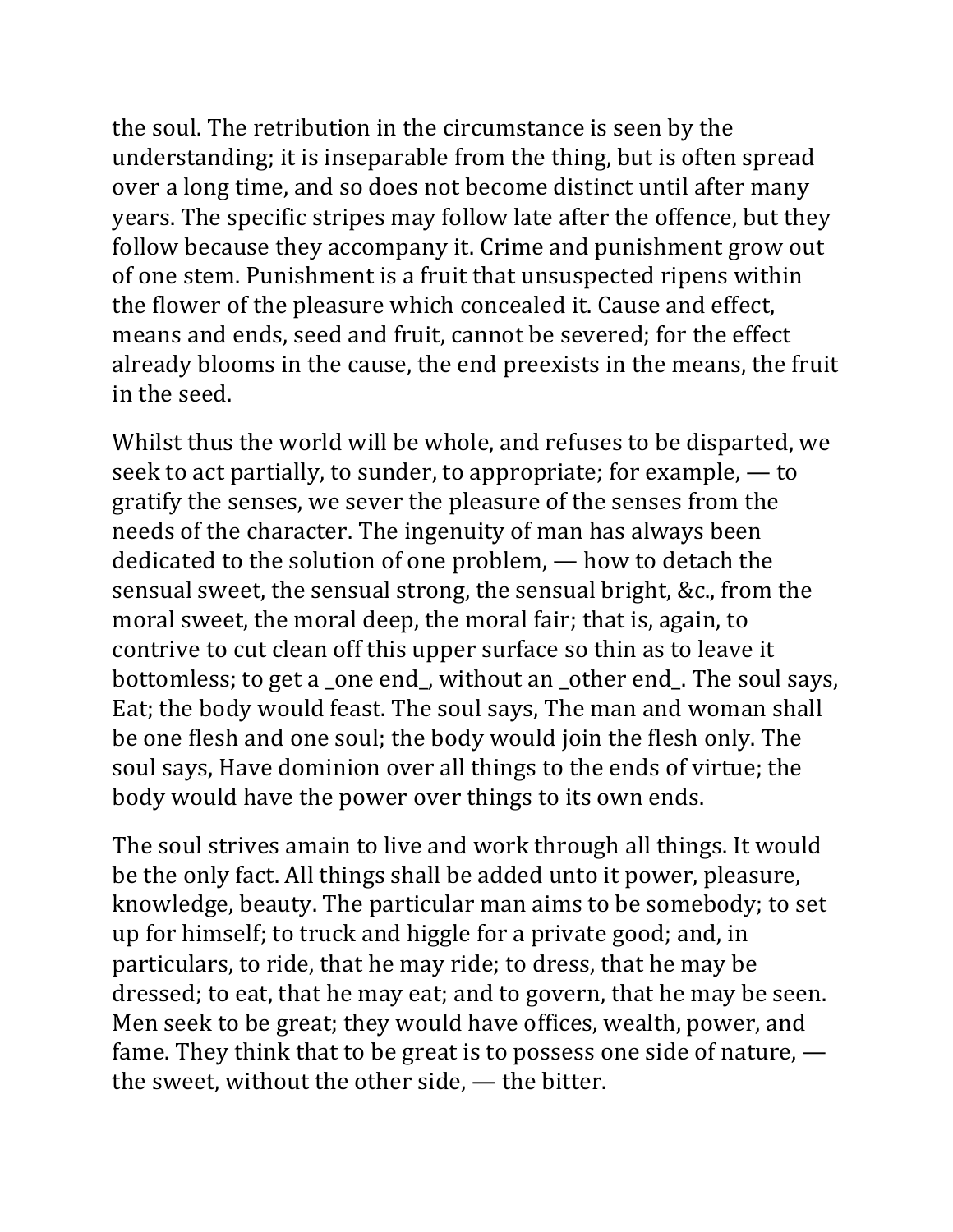This dividing and detaching is steadily counteracted. Up to this day, it must be owned, no projector has had the smallest success. The parted water reunites behind our hand. Pleasure is taken out of pleasant things, profit out of profitable things, power out of strong things, as soon as we seek to separate them from the whole. We can no more halve things and get the sensual good, by itself, than we can get an inside that shall have no outside, or a light without a shadow. "Drive out nature with a fork, she comes running back."

Life invests itself with inevitable conditions, which the unwise seek to dodge, which one and another brags that he does not know; that they do not touch him;  $-$  but the brag is on his lips, the conditions are in his soul. If he escapes them in one part, they attack him in another more vital part. If he has escaped them in form, and in the appearance, it is because he has resisted his life, and fled from himself, and the retribution is so much death. So signal is the failure of all attempts to make this separation of the good from the tax, that the experiment would not be tried,  $-$  since to try it is to be mad,  $$ but for the circumstance, that when the disease began in the will, of rebellion and separation, the intellect is at once infected, so that the man ceases to see God whole in each object, but is able to see the sensual allurement of an object, and not see the sensual hurt; he sees the mermaid's head, but not the dragon's tail; and thinks he can cut off that which he would have, from that which he would not have. "How secret art thou who dwellest in the highest heavens in silence, O thou only great God, sprinkling with an unwearied Providence certain penal blindnesses upon such as have unbridled desires!" 

The human soul is true to these facts in the painting of fable, of history, of law, of proverbs, of conversation. It finds a tongue in literature unawares. Thus the Greeks called Jupiter, Supreme Mind; but having traditionally ascribed to him many base actions, they involuntarily made amends to reason, by tying up the hands of so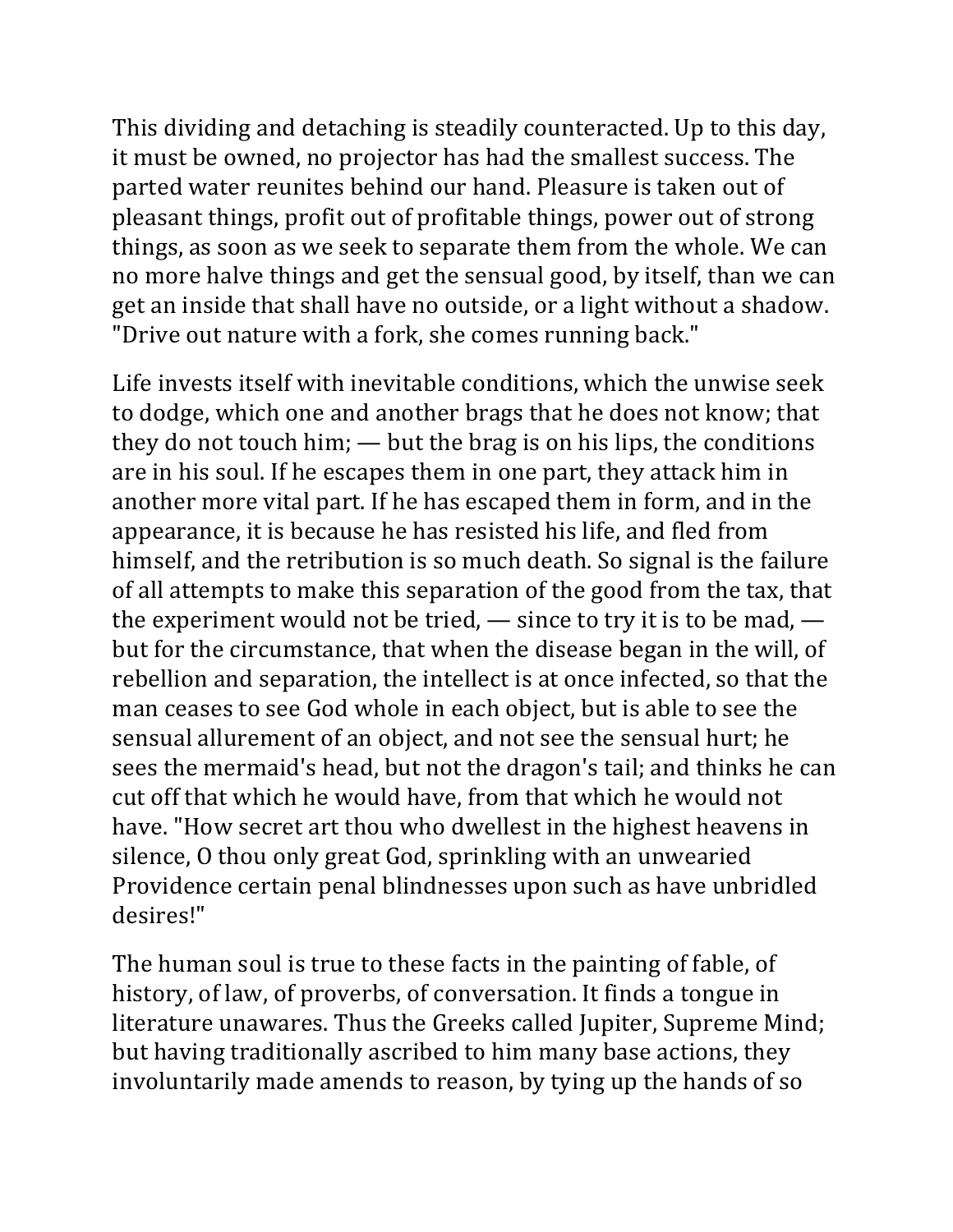bad a god. He is made as helpless as a king of England. Prometheus knows one secret which Jove must bargain for; Minerva, another. He cannot get his own thunders; Minerva keeps the key of them.

"Of all the gods, I only know the keys That ope the solid doors within whose vaults His thunders sleep."

A plain confession of the in-working of the All, and of its moral aim. The Indian mythology ends in the same ethics; and it would seem impossible for any fable to be invented and get any currency which was not moral. Aurora forgot to ask youth for her lover, and though Tithonus is immortal, he is old. Achilles is not quite invulnerable; the sacred waters did not wash the heel by which Thetis held him. Siegfried, in the Nibelungen, is not quite immortal, for a leaf fell on his back whilst he was bathing in the dragon's blood, and that spot which it covered is mortal. And so it must be. There is a crack in every thing God has made. It would seem, there is always this vindictive circumstance stealing in at unawares, even into the wild poesy in which the human fancy attempted to make bold holiday, and to shake itself free of the old laws,  $-$  this back-stroke, this kick of the gun, certifying that the law is fatal; that in nature nothing can be given, all things are sold.

This is that ancient doctrine of Nemesis, who keeps watch in the universe, and lets no offence go unchastised. The Furies, they said, are attendants on justice, and if the sun in heaven should transgress his path, they would punish him. The poets related that stone walls, and iron swords, and leathern thongs had an occult sympathy with the wrongs of their owners; that the belt which Ajax gave Hector dragged the Trojan hero over the field at the wheels of the car of Achilles, and the sword which Hector gave Ajax was that on whose point Ajax fell. They recorded, that when the Thasians erected a statue to Theagenes, a victor in the games, one of his rivals went to it by night, and endeavoured to throw it down by repeated blows, until at last he moved it from its pedestal, and was crushed to death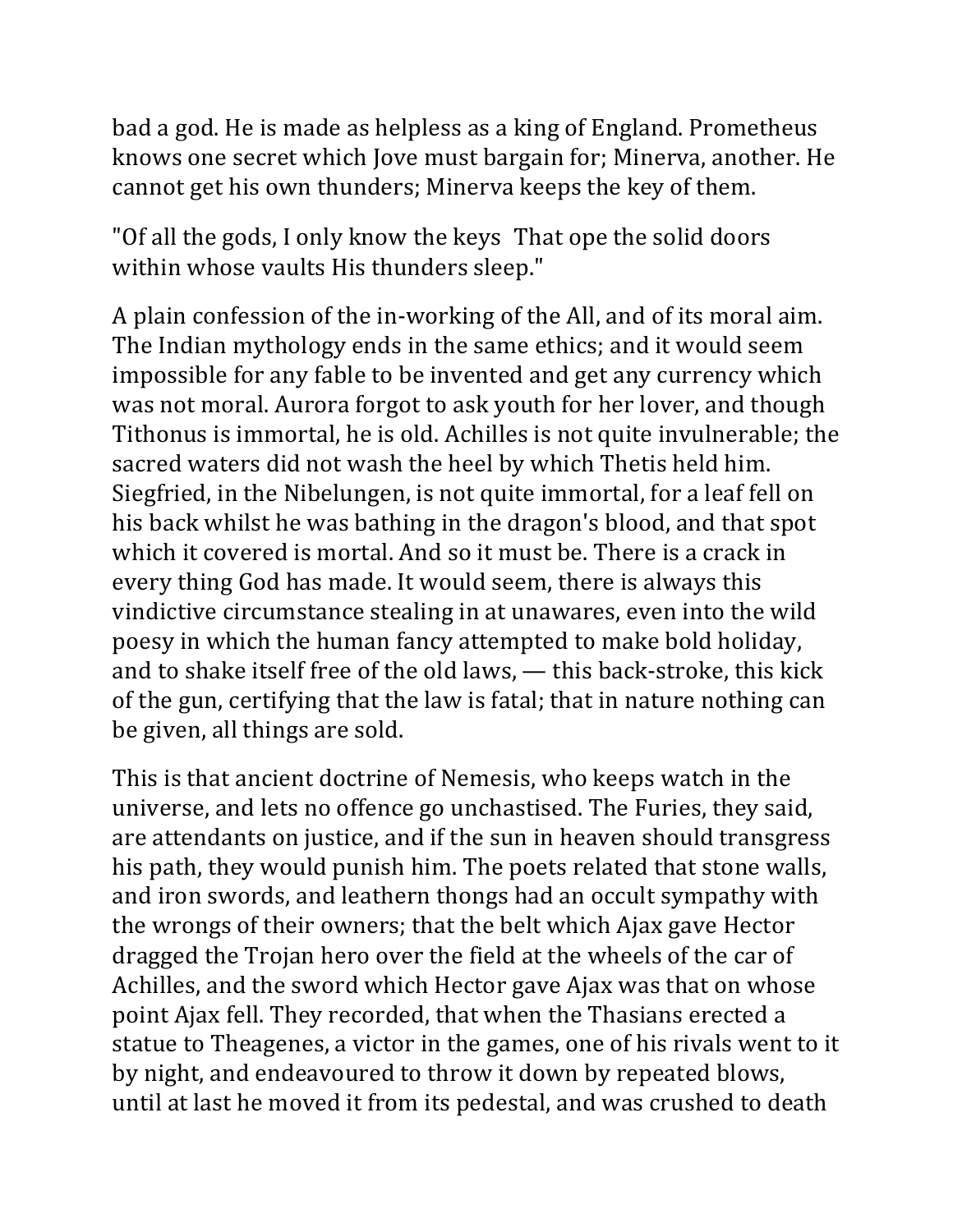beneath its fall.

This voice of fable has in it somewhat divine. It came from thought above the will of the writer. That is the best part of each writer, which has nothing private in it; that which he does not know; that which flowed out of his constitution, and not from his too active invention; that which in the study of a single artist you might not easily find, but in the study of many, you would abstract as the spirit of them all. Phidias it is not, but the work of man in that early Hellenic world, that I would know. The name and circumstance of Phidias, however convenient for history, embarrass when we come to the highest criticism. We are to see that which man was tending to do in a given period, and was hindered, or, if you will, modified in doing, by the interfering volitions of Phidias, of Dante, of Shakspeare, the organ whereby man at the moment wrought.

Still more striking is the expression of this fact in the proverbs of all nations, which are always the literature of reason, or the statements of an absolute truth, without qualification. Proverbs, like the sacred books of each nation, are the sanctuary of the intuitions. That which the droning world, chained to appearances, will not allow the realist to say in his own words, it will suffer him to say in proverbs without contradiction. And this law of laws which the pulpit, the senate, and the college deny, is hourly preached in all markets and workshops by flights of proverbs, whose teaching is as true and as omnipresent as that of birds and flies.

All things are double, one against another.  $-$  Tit for tat; an eye for an eye; a tooth for a tooth; blood for blood; measure for measure; love for love.  $-$  Give and it shall be given you.  $-$  He that watereth shall be watered himself.  $-$  What will you have? quoth God; pay for it and take it.  $-$  Nothing venture, nothing have.  $-$  Thou shalt be paid exactly for what thou hast done, no more, no less. — Who doth not work shall not eat.  $-$  Harm watch, harm catch.  $-$  Curses always recoil on the head of him who imprecates them.  $-$  If you put a chain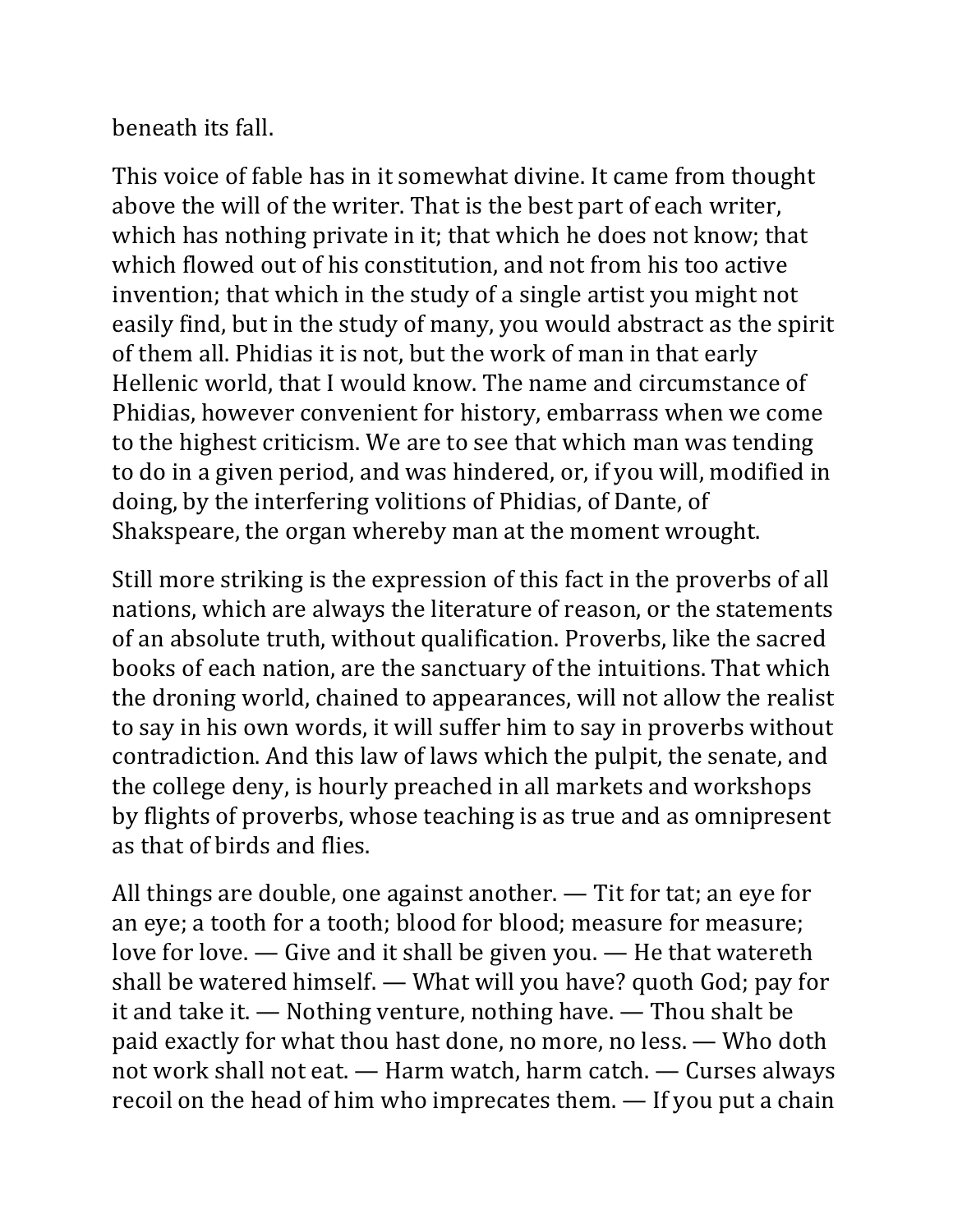around the neck of a slave, the other end fastens itself around your  $own.$   $\rightarrow$  Bad counsel confounds the adviser.  $\rightarrow$  The Devil is an ass.

It is thus written, because it is thus in life. Our action is overmastered and characterized above our will by the law of nature. We aim at a petty end quite aside from the public good, but our act arranges itself by irresistible magnetism in a line with the poles of the world.

A man cannot speak but he judges himself. With his will, or against his will, he draws his portrait to the eye of his companions by every word. Every opinion reacts on him who utters it. It is a thread-ball thrown at a mark, but the other end remains in the thrower's bag. Or, rather, it is a harpoon hurled at the whale, unwinding, as it flies, a coil of cord in the boat, and if the harpoon is not good, or not well thrown, it will go nigh to cut the steersman in twain, or to sink the boat. 

You cannot do wrong without suffering wrong. "No man had ever a point of pride that was not injurious to him," said Burke. The exclusive in fashionable life does not see that he excludes himself from enjoyment, in the attempt to appropriate it. The exclusionist in religion does not see that he shuts the door of heaven on himself, in striving to shut out others. Treat men as pawns and ninepins, and you shall suffer as well as they. If you leave out their heart, you shall lose your own. The senses would make things of all persons; of women, of children, of the poor. The vulgar proverb, "I will get it from his purse or get it from his skin," is sound philosophy.

All infractions of love and equity in our social relations are speedily punished. They are punished by fear. Whilst I stand in simple relations to my fellow-man, I have no displeasure in meeting him. We meet as water meets water, or as two currents of air mix, with perfect diffusion and interpenetration of nature. But as soon as there is any departure from simplicity, and attempt at halfness, or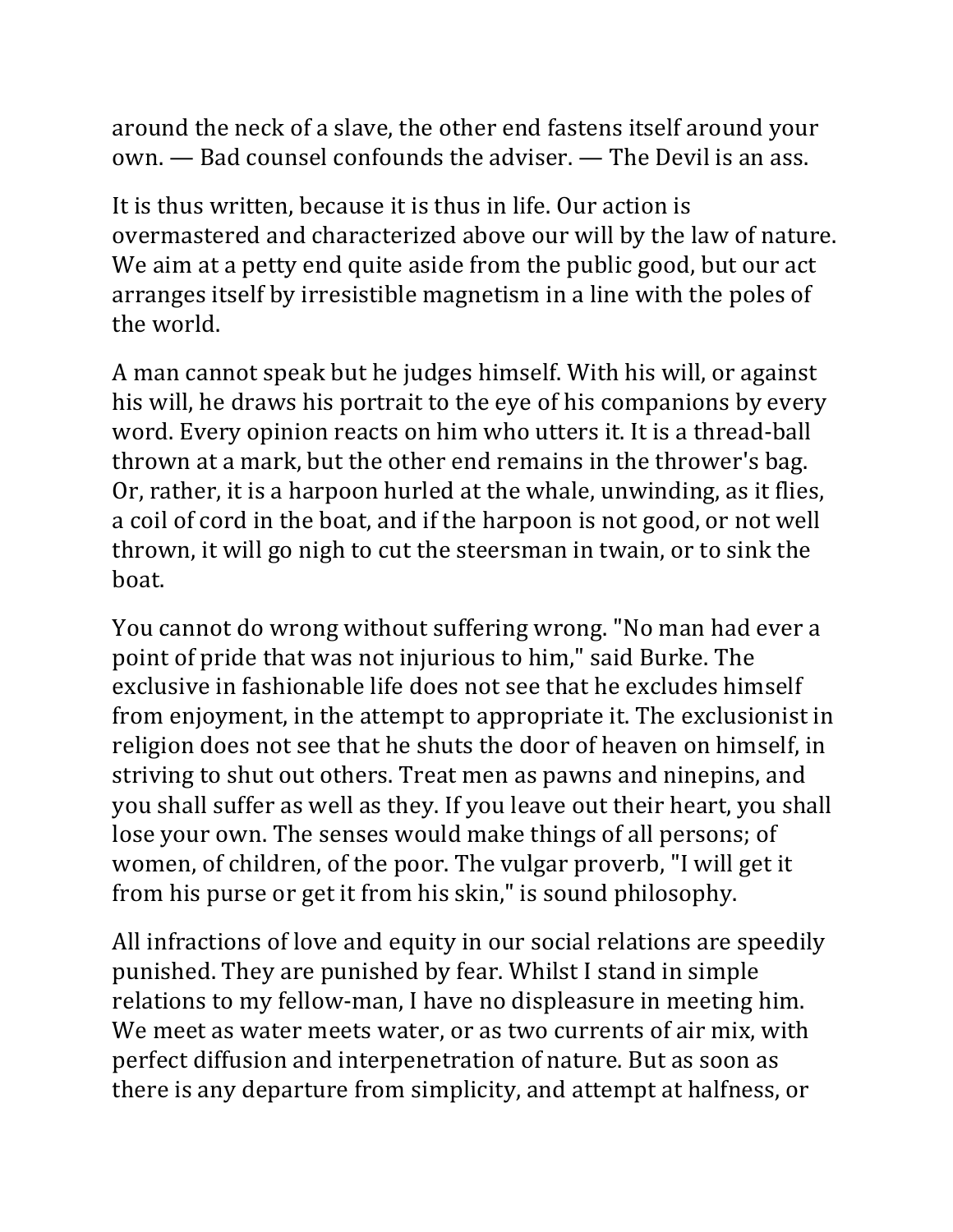good for me that is not good for him, my neighbour feels the wrong; he shrinks from me as far as I have shrunk from him; his eyes no longer seek mine; there is war between us; there is hate in him and fear in me.

All the old abuses in society, universal and particular, all unjust accumulations of property and power, are avenged in the same manner. Fear is an instructer of great sagacity, and the herald of all revolutions. One thing he teaches, that there is rottenness where he appears. He is a carrion crow, and though you see not well what he hovers for, there is death somewhere. Our property is timid, our laws are timid, our cultivated classes are timid. Fear for ages has boded and mowed and gibbered over government and property. That obscene bird is not there for nothing. He indicates great wrongs which must be revised.

Of the like nature is that expectation of change which instantly follows the suspension of our voluntary activity. The terror of cloudless noon, the emerald of Polycrates, the awe of prosperity, the instinct which leads every generous soul to impose on itself tasks of a noble asceticism and vicarious virtue, are the tremblings of the balance of justice through the heart and mind of man.

Experienced men of the world know very well that it is best to pay scot and lot as they go along, and that a man often pays dear for a small frugality. The borrower runs in his own debt. Has a man gained any thing who has received a hundred favors and rendered none? Has he gained by borrowing, through indolence or cunning, his neighbour's wares, or horses, or money? There arises on the deed the instant acknowledgment of benefit on the one part, and of debt on the other; that is, of superiority and inferiority. The transaction remains in the memory of himself and his neighbour; and every new transaction alters, according to its nature, their relation to each other. He may soon come to see that he had better have broken his own bones than to have ridden in his neighbour's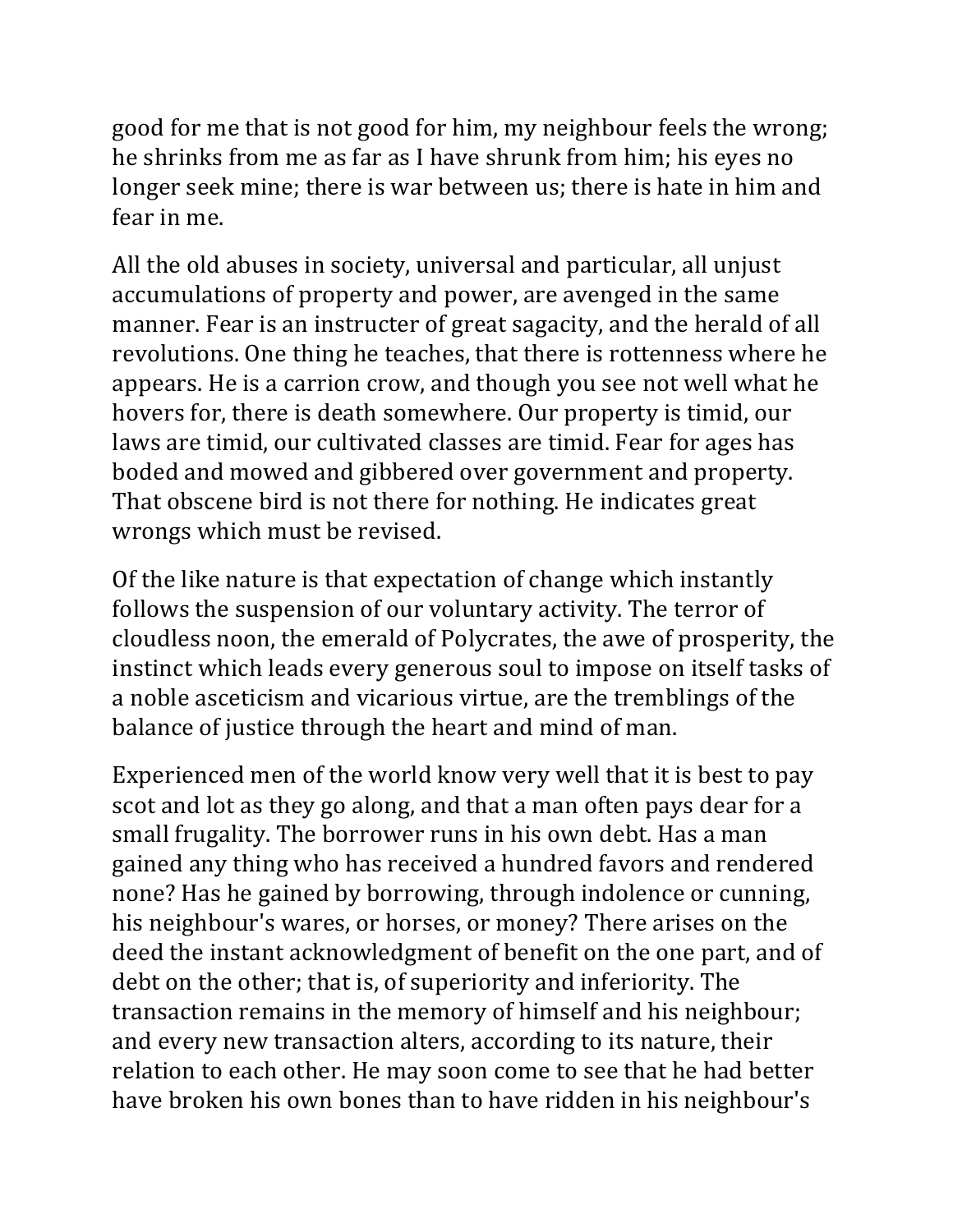coach, and that "the highest price he can pay for a thing is to ask for it." 

A wise man will extend this lesson to all parts of life, and know that it is the part of prudence to face every claimant, and pay every just demand on your time, your talents, or your heart. Always pay; for, first or last, you must pay your entire debt. Persons and events may stand for a time between you and justice, but it is only a postponement. You must pay at last your own debt. If you are wise, you will dread a prosperity which only loads you with more. Benefit is the end of nature. But for every benefit which you receive, a tax is levied. He is great who confers the most benefits. He is base  $-$  and that is the one base thing in the universe  $-$  to receive favors and render none. In the order of nature we cannot render benefits to those from whom we receive them, or only seldom. But the benefit we receive must be rendered again, line for line, deed for deed, cent for cent, to somebody. Beware of too much good staying in your hand. It will fast corrupt and worm worms. Pay it away quickly in some sort.

Labor is watched over by the same pitiless laws. Cheapest, say the prudent, is the dearest labor. What we buy in a broom, a mat, a wagon, a knife, is some application of good sense to a common want. It is best to pay in your land a skilful gardener, or to buy good sense applied to gardening; in your sailor, good sense applied to navigation; in the house, good sense applied to cooking, sewing, serving; in your agent, good sense applied to accounts and affairs. So do you multiply your presence, or spread yourself throughout your estate. But because of the dual constitution of things, in labor as in life there can be no cheating. The thief steals from himself. The swindler swindles himself. For the real price of labor is knowledge and virtue, whereof wealth and credit are signs. These signs, like paper money, may be counterfeited or stolen, but that which they represent, namely, knowledge and virtue, cannot be counterfeited or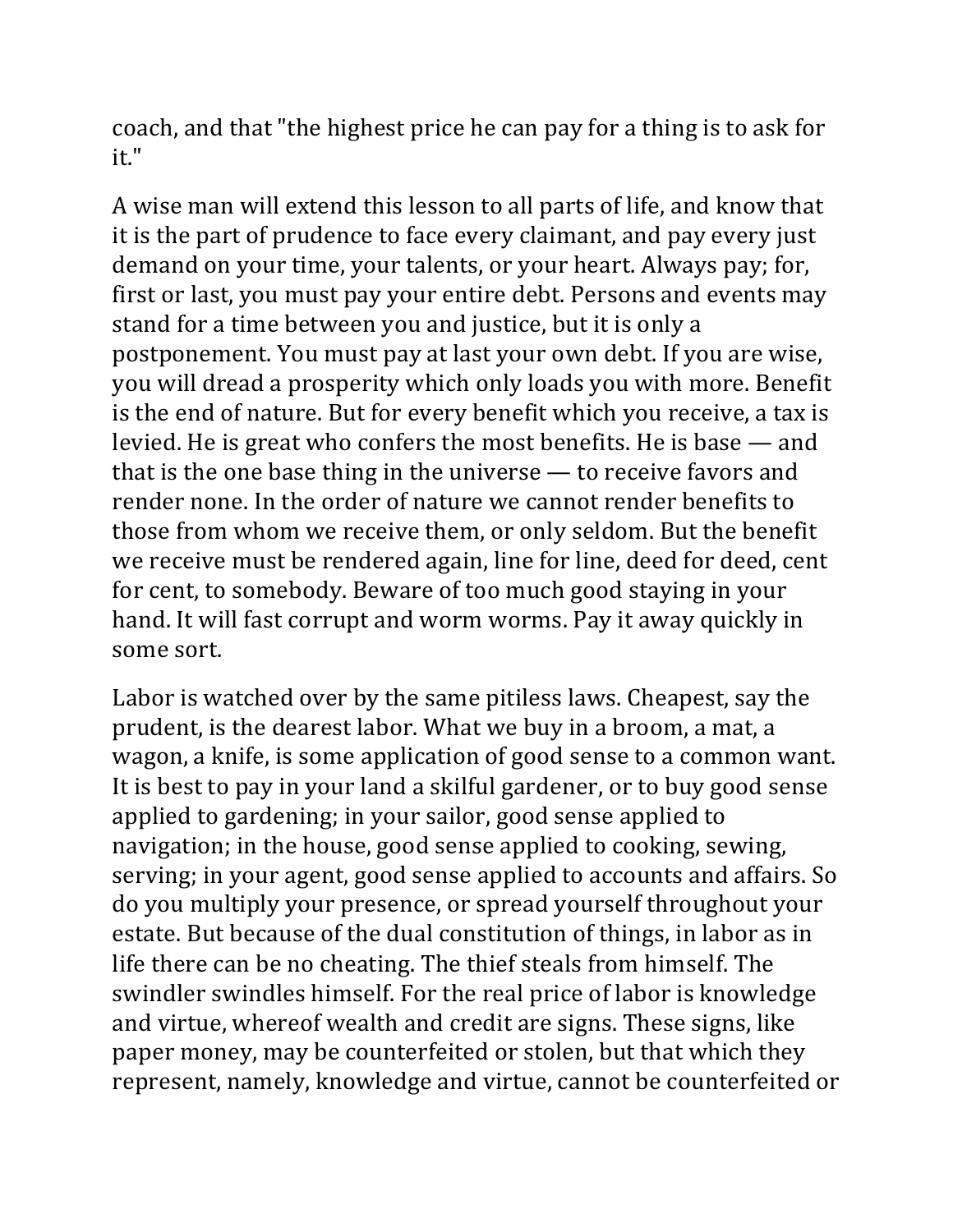stolen. These ends of labor cannot be answered but by real exertions of the mind, and in obedience to pure motives. The cheat, the defaulter, the gambler, cannot extort the knowledge of material and moral nature which his honest care and pains yield to the operative. The law of nature is, Do the thing, and you shall have the power: but they who do not the thing have not the power.

Human labor, through all its forms, from the sharpening of a stake to the construction of a city or an epic, is one immense illustration of the perfect compensation of the universe. The absolute balance of Give and Take, the doctrine that every thing has its price,  $\frac{1}{\pi}$  and if that price is not paid, not that thing but something else is obtained, and that it is impossible to get any thing without its price,  $\frac{1}{\sqrt{1-\frac{1}{n}}}$  is not less sublime in the columns of a leger than in the budgets of states, in the laws of light and darkness, in all the action and reaction of nature. I cannot doubt that the high laws which each man sees implicated in those processes with which he is conversant, the stern ethics which sparkle on his chisel-edge, which are measured out by his plumb and foot-rule, which stand as manifest in the footing of the shop-bill as in the history of a state,  $\frac{1}{10}$  do recommend to him his trade, and though seldom named, exalt his business to his imagination. 

The league between virtue and nature engages all things to assume a hostile front to vice. The beautiful laws and substances of the world persecute and whip the traitor. He finds that things are arranged for truth and benefit, but there is no den in the wide world to hide a rogue. Commit a crime, and the earth is made of glass. Commit a crime, and it seems as if a coat of snow fell on the ground, such as reveals in the woods the track of every partridge and fox and squirrel and mole. You cannot recall the spoken word, you cannot wipe out the foot-track, you cannot draw up the ladder, so as to leave no inlet or clew. Some damning circumstance always transpires. The laws and substances of nature  $-$  water, snow, wind,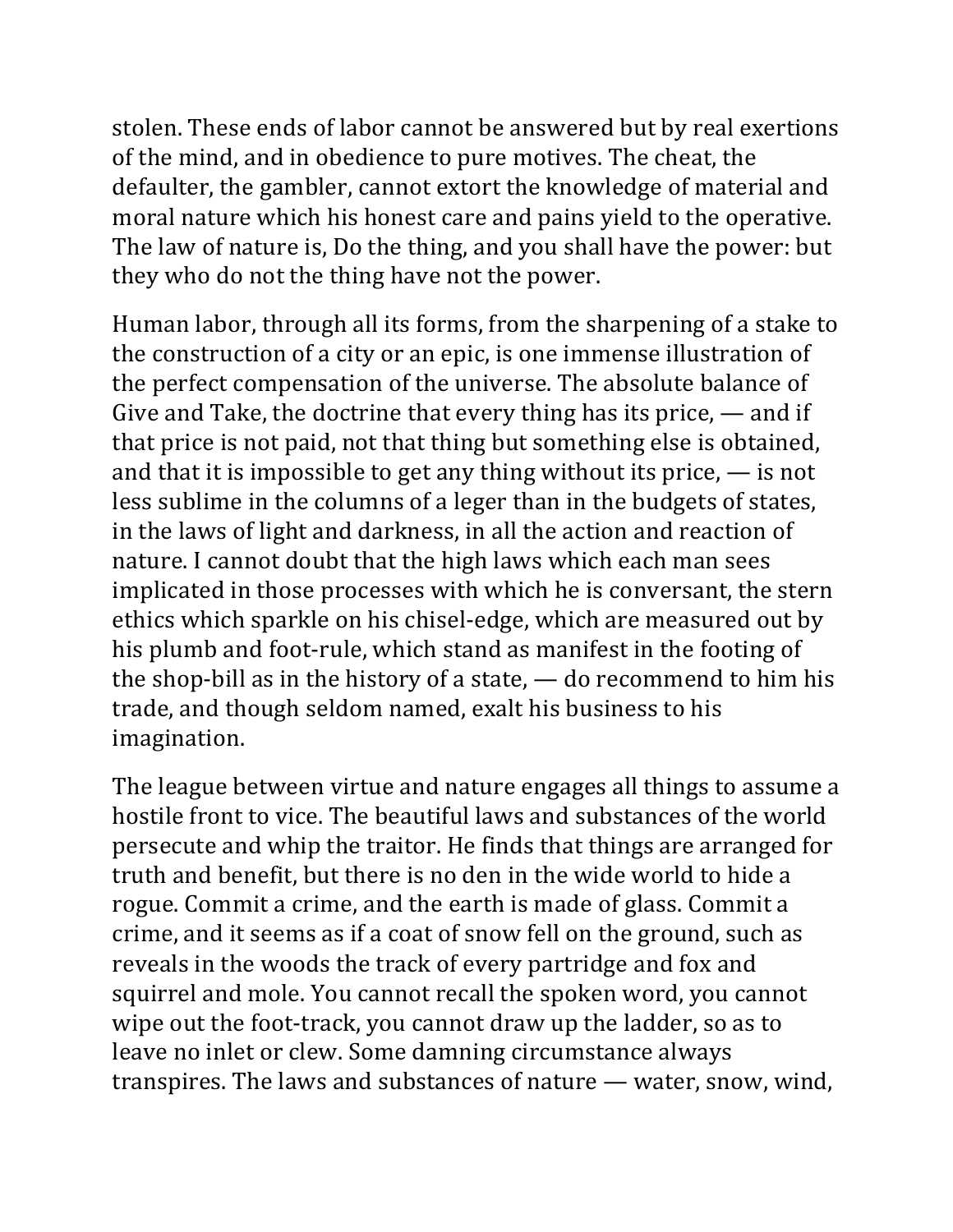gravitation  $-$  become penalties to the thief.

On the other hand, the law holds with equal sureness for all right action. Love, and you shall be loved. All love is mathematically just, as much as the two sides of an algebraic equation. The good man has absolute good, which like fire turns every thing to its own nature, so that you cannot do him any harm; but as the royal armies sent against Napoleon, when he approached, cast down their colors and from enemies became friends, so disasters of all kinds, as sickness, offence, poverty, prove benefactors:  $-$ 

"Winds blow and waters roll Strength to the brave, and power and deity, Yet in themselves are nothing."

The good are befriended even by weakness and defect. As no man had ever a point of pride that was not injurious to him, so no man had ever a defect that was not somewhere made useful to him. The stag in the fable admired his horns and blamed his feet, but when the hunter came, his feet saved him, and afterwards, caught in the thicket, his horns destroyed him. Every man in his lifetime needs to thank his faults. As no man thoroughly understands a truth until he has contended against it, so no man has a thorough acquaintance with the hindrances or talents of men, until he has suffered from the one, and seen the triumph of the other over his own want of the same. Has he a defect of temper that unfits him to live in society? Thereby he is driven to entertain himself alone, and acquire habits of self-help; and thus, like the wounded oyster, he mends his shell with pearl.

Our strength grows out of our weakness. The indignation which arms itself with secret forces does not awaken until we are pricked and stung and sorely assailed. A great man is always willing to be little. Whilst he sits on the cushion of advantages, he goes to sleep. When he is pushed, tormented, defeated, he has a chance to learn something; he has been put on his wits, on his manhood; he has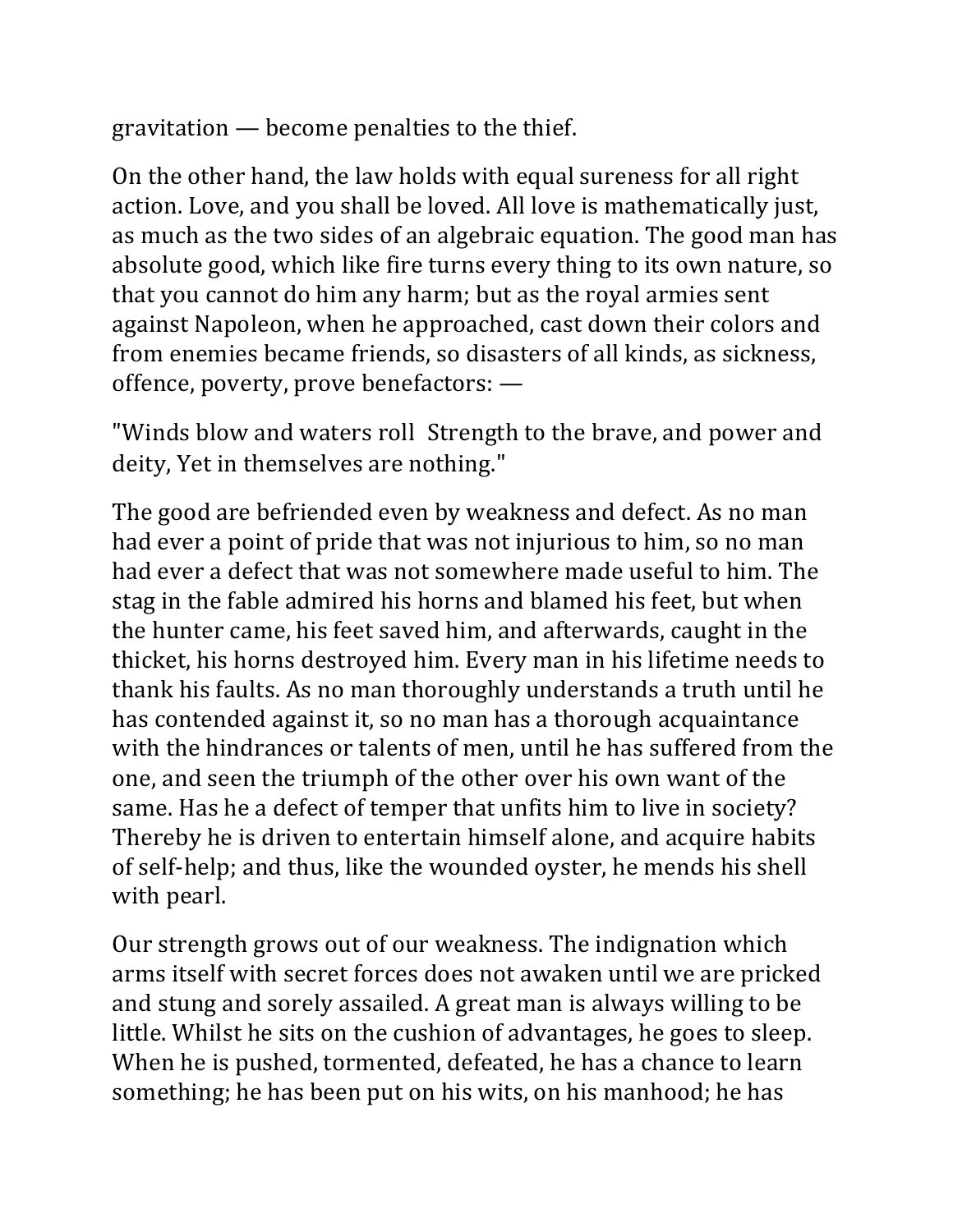gained facts; learns his ignorance; is cured of the insanity of conceit; has got moderation and real skill. The wise man throws himself on the side of his assailants. It is more his interest than it is theirs to find his weak point. The wound cicatrizes and falls off from him like a dead skin, and when they would triumph, lo! he has passed on invulnerable. Blame is safer than praise. I hate to be defended in a newspaper. As long as all that is said is said against me, I feel a certain assurance of success. But as soon as honeyed words of praise are spoken for me, I feel as one that lies unprotected before his enemies. In general, every evil to which we do not succumb is a benefactor. As the Sandwich Islander believes that the strength and valor of the enemy he kills passes into himself, so we gain the strength of the temptation we resist.

The same guards which protect us from disaster, defect, and enmity, defend us, if we will, from selfishness and fraud. Bolts and bars are not the best of our institutions, nor is shrewdness in trade a mark of wisdom. Men suffer all their life long, under the foolish superstition that they can be cheated. But it is as impossible for a man to be cheated by any one but himself, as for a thing to be and not to be at the same time. There is a third silent party to all our bargains. The nature and soul of things takes on itself the guaranty of the fulfilment of every contract, so that honest service cannot come to loss. If you serve an ungrateful master, serve him the more. Put God in your debt. Every stroke shall be repaid. The longer the payment is withholden, the better for you; for compound interest on compound interest is the rate and usage of this exchequer.

The history of persecution is a history of endeavours to cheat nature, to make water run up hill, to twist a rope of sand. It makes no difference whether the actors be many or one, a tyrant or a mob. A mob is a society of bodies voluntarily bereaving themselves of reason, and traversing its work. The mob is man voluntarily descending to the nature of the beast. Its fit hour of activity is night.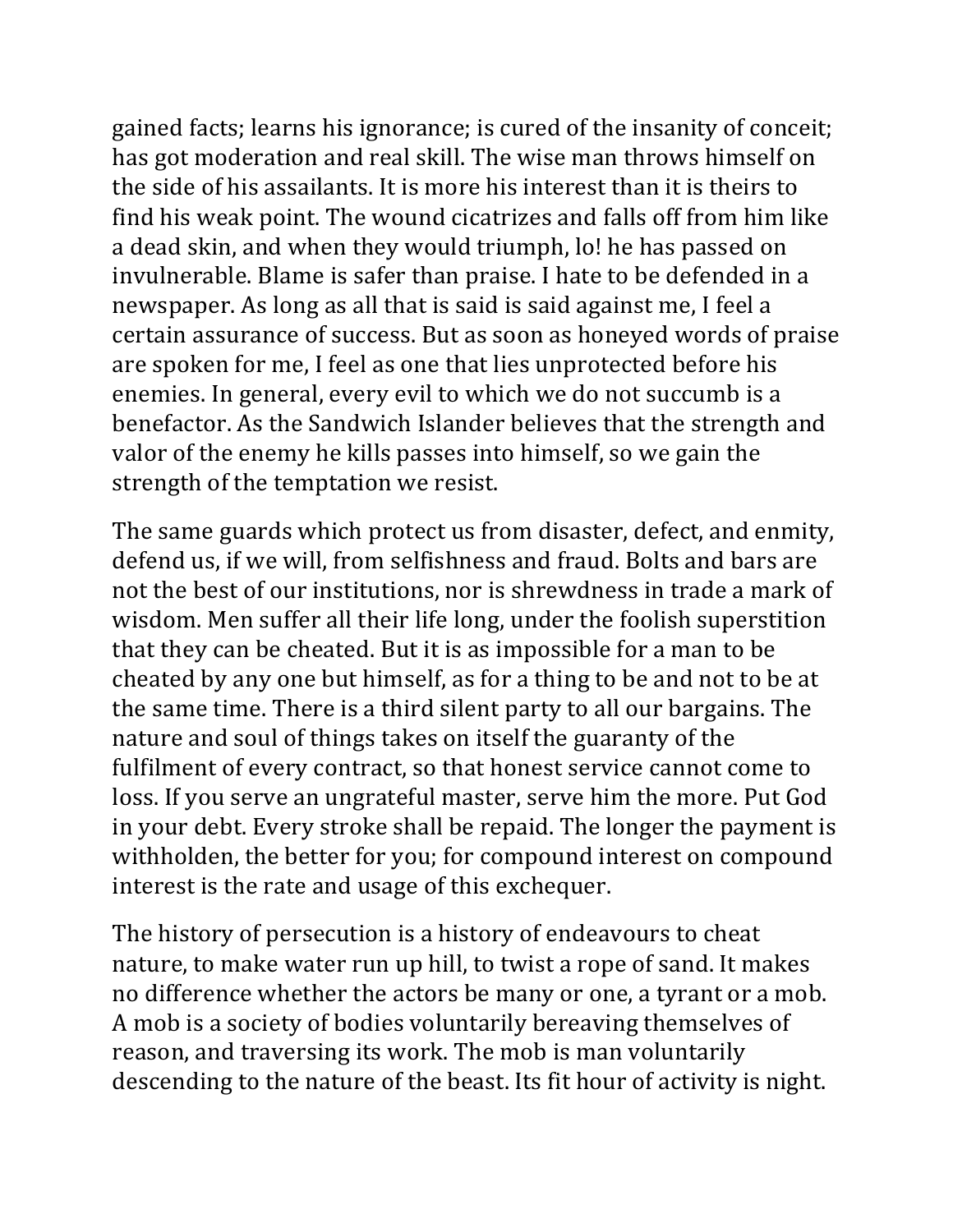Its actions are insane like its whole constitution. It persecutes a principle; it would whip a right; it would tar and feather justice, by inflicting fire and outrage upon the houses and persons of those who have these. It resembles the prank of boys, who run with fireengines to put out the ruddy aurora streaming to the stars. The inviolate spirit turns their spite against the wrongdoers. The martyr cannot be dishonored. Every lash inflicted is a tongue of fame; every prison, a more illustrious abode; every burned book or house enlightens the world; every suppressed or expunged word reverberates through the earth from side to side. Hours of sanity and consideration are always arriving to communities, as to individuals, when the truth is seen, and the martyrs are justified.

Thus do all things preach the indifferency of circumstances. The man is all. Every thing has two sides, a good and an evil. Every advantage has its tax. I learn to be content. But the doctrine of compensation is not the doctrine of indifferency. The thoughtless say, on hearing these representations, - What boots it to do well? there is one event to good and evil; if I gain any good, I must pay for it; if I lose any good, I gain some other; all actions are indifferent.

There is a deeper fact in the soul than compensation, to wit, its own nature. The soul is not a compensation, but a life. The soul \_is\_. Under all this running sea of circumstance, whose waters ebb and flow with perfect balance, lies the aboriginal abyss of real Being. Essence, or God, is not a relation, or a part, but the whole. Being is the vast affirmative, excluding negation, self-balanced, and swallowing up all relations, parts, and times within itself. Nature, truth, virtue, are the influx from thence. Vice is the absence or departure of the same. Nothing, Falsehood, may indeed stand as the great Night or shade, on which, as a background, the living universe paints itself forth; but no fact is begotten by it; it cannot work; for it is not. It cannot work any good; it cannot work any harm. It is harm inasmuch as it is worse not to be than to be.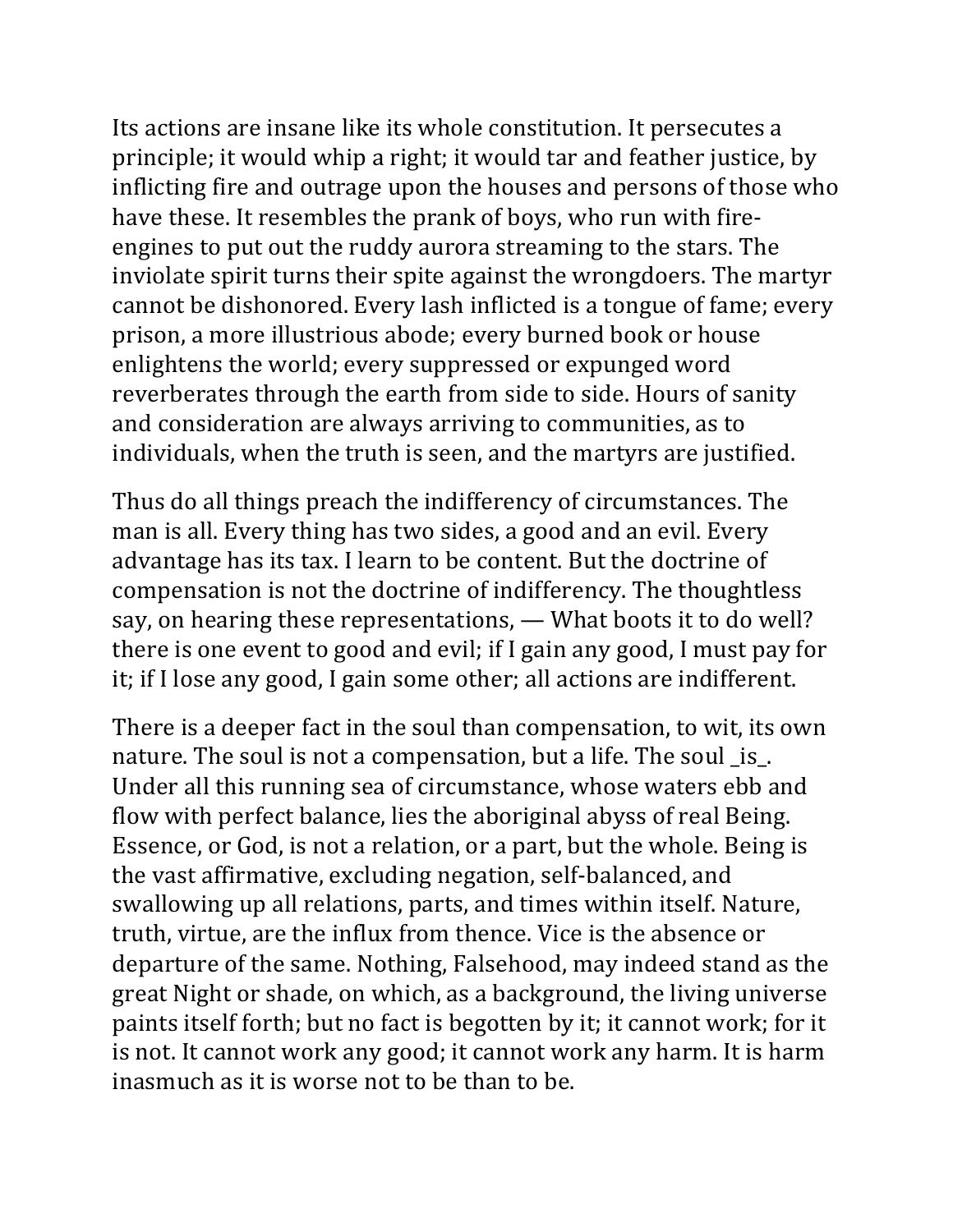We feel defrauded of the retribution due to evil acts, because the criminal adheres to his vice and contumacy, and does not come to a crisis or judgment anywhere in visible nature. There is no stunning confutation of his nonsense before men and angels. Has he therefore outwitted the law? Inasmuch as he carries the malignity and the lie with him, he so far deceases from nature. In some manner there will be a demonstration of the wrong to the understanding also; but should we not see it, this deadly deduction makes square the eternal account. 

Neither can it be said, on the other hand, that the gain of rectitude must be bought by any loss. There is no penalty to virtue; no penalty to wisdom; they are proper additions of being. In a virtuous action, I properly \_am\_; in a virtuous act, I add to the world; I plant into deserts conquered from Chaos and Nothing, and see the darkness receding on the limits of the horizon. There can be no excess to love; none to knowledge; none to beauty, when these attributes are considered in the purest sense. The soul refuses limits, and always affirms an Optimism, never a Pessimism.

His life is a progress, and not a station. His instinct is trust. Our instinct uses "more" and "less" in application to man, of the \_presence of the soul\_, and not of its absence; the brave man is greater than the coward; the true, the benevolent, the wise, is more a man, and not less, than the fool and knave. There is no tax on the good of virtue; for that is the incoming of God himself, or absolute existence, without any comparative. Material good has its tax, and if it came without desert or sweat, has no root in me, and the next wind will blow it away. But all the good of nature is the soul's, and may be had, if paid for in nature's lawful coin, that is, by labor which the heart and the head allow. I no longer wish to meet a good I do not earn, for example, to find a pot of buried gold, knowing that it brings with it new burdens. I do not wish more external goods,  $\rightarrow$ neither possessions, nor honors, nor powers, nor persons. The gain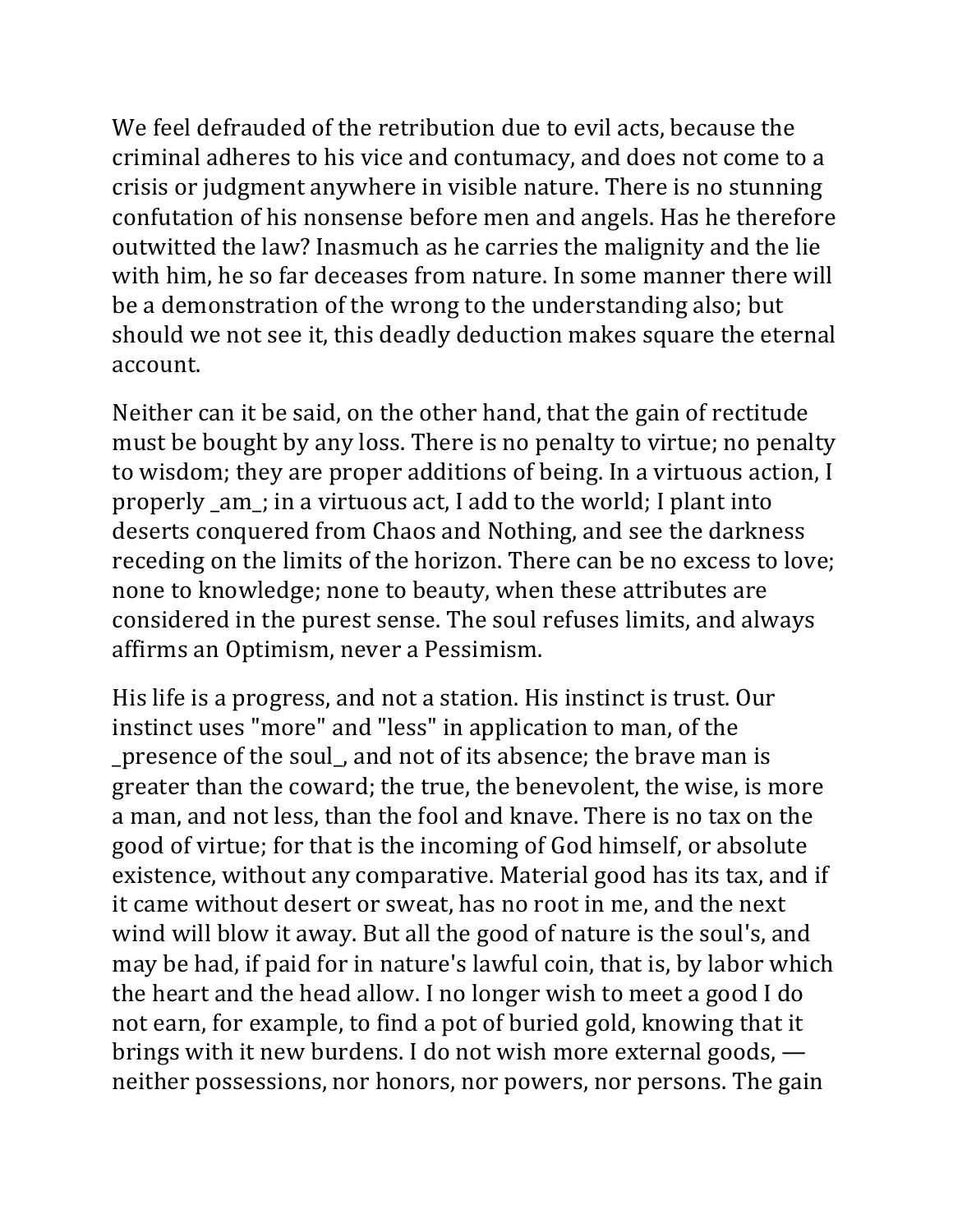is apparent; the tax is certain. But there is no tax on the knowledge that the compensation exists, and that it is not desirable to dig up treasure. Herein I rejoice with a serene eternal peace. I contract the boundaries of possible mischief. I learn the wisdom of St. Bernard, — "Nothing can work me damage except myself; the harm that I sustain I carry about with me, and never am a real sufferer but by my own fault."

In the nature of the soul is the compensation for the inequalities of condition. The radical tragedy of nature seems to be the distinction of More and Less. How can Less not feel the pain; how not feel indignation or malevolence towards More? Look at those who have less faculty, and one feels sad, and knows not well what to make of it. He almost shuns their eye; he fears they will upbraid God. What should they do? It seems a great injustice. But see the facts nearly, and these mountainous inequalities vanish. Love reduces them, as the sun melts the iceberg in the sea. The heart and soul of all men being one, this bitterness of \_His\_ and \_Mine\_ ceases. His is mine. I am my brother, and my brother is me. If I feel overshadowed and outdone by great neighbours, I can yet love; I can still receive; and he that loveth maketh his own the grandeur he loves. Thereby I make the discovery that my brother is my guardian, acting for me with the friendliest designs, and the estate I so admired and envied is my own. It is the nature of the soul to appropriate all things. Jesus and Shakspeare are fragments of the soul, and by love I conquer and incorporate them in my own conscious domain. His virtue,  $\frac{1}{\sqrt{1-\frac{1}{\sqrt{1-\frac{1}{\sqrt{1-\frac{1}{\sqrt{1-\frac{1}{\sqrt{1-\frac{1}{\sqrt{1-\frac{1}{\sqrt{1-\frac{1}{\sqrt{1-\frac{1}{\sqrt{1-\frac{1}{\sqrt{1-\frac{1}{\sqrt{1-\frac{1}{\sqrt{1-\frac{1}{\sqrt{1-\frac{1}{\sqrt{1-\frac{1}{\sqrt{1-\frac{1}{\sqrt{1-\frac{1}{\sqrt{1-\frac{1}{\sqrt{1-\$ that mine? His wit,  $-$  if it cannot be made mine, it is not wit.

Such, also, is the natural history of calamity. The changes which break up at short intervals the prosperity of men are advertisements of a nature whose law is growth. Every soul is by this intrinsic necessity quitting its whole system of things, its friends, and home, and laws, and faith, as the shell-fish crawls out of its beautiful but stony case, because it no longer admits of its growth, and slowly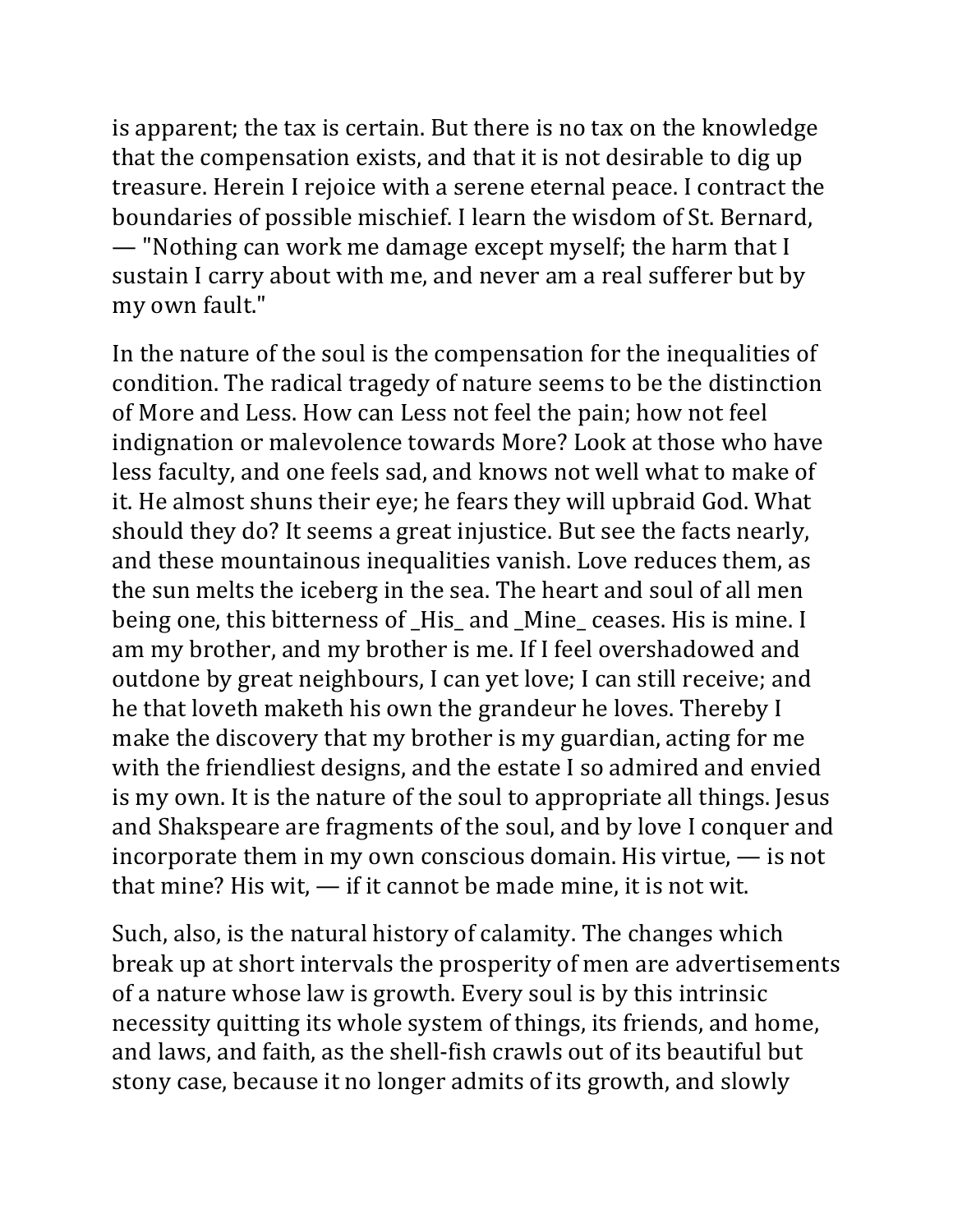forms a new house. In proportion to the vigor of the individual, these revolutions are frequent, until in some happier mind they are incessant, and all worldly relations hang very loosely about him, becoming, as it were, a transparent fluid membrane through which the living form is seen, and not, as in most men, an indurated heterogeneous fabric of many dates, and of no settled character in which the man is imprisoned. Then there can be enlargement, and the man of to-day scarcely recognizes the man of yesterday. And such should be the outward biography of man in time, a putting off of dead circumstances day by day, as he renews his raiment day by day. But to us, in our lapsed estate, resting, not advancing, resisting, not cooperating with the divine expansion, this growth comes by shocks. 

We cannot part with our friends. We cannot let our angels go. We do not see that they only go out, that archangels may come in. We are idolaters of the old. We do not believe in the riches of the soul, in its proper eternity and omnipresence. We do not believe there is any force in to-day to rival or recreate that beautiful yesterday. We linger in the ruins of the old tent, where once we had bread and shelter and organs, nor believe that the spirit can feed, cover, and nerve us again. We cannot again find aught so dear, so sweet, so graceful. But we sit and weep in vain. The voice of the Almighty saith, 'Up and onward for evermore!' We cannot stay amid the ruins. Neither will we rely on the new; and so we walk ever with reverted eyes, like those monsters who look backwards.

And yet the compensations of calamity are made apparent to the understanding also, after long intervals of time. A fever, a mutilation, a cruel disappointment, a loss of wealth, a loss of friends, seems at the moment unpaid loss, and unpayable. But the sure years reveal the deep remedial force that underlies all facts. The death of a dear friend, wife, brother, lover, which seemed nothing but privation, somewhat later assumes the aspect of a guide or genius; for it